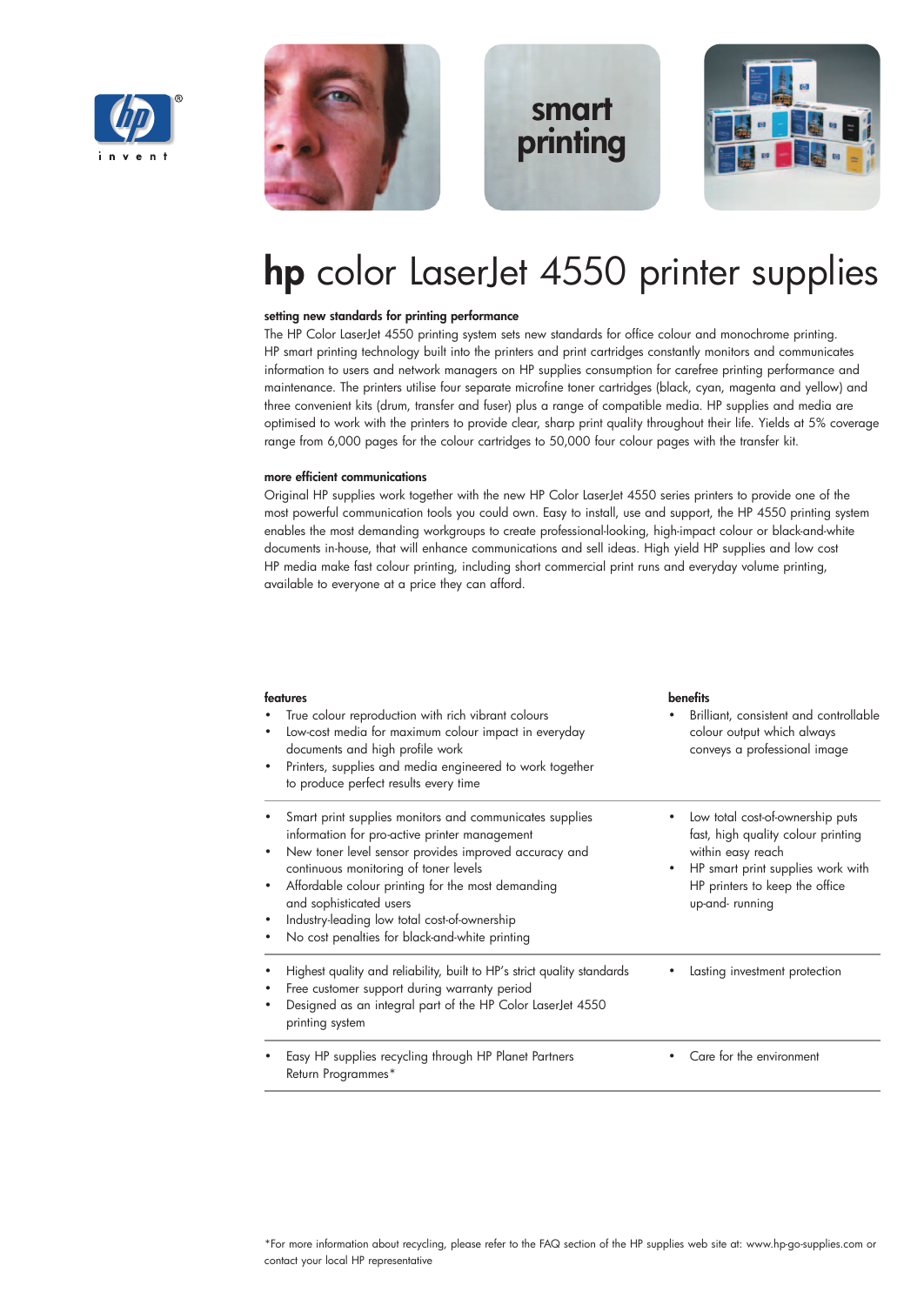

# **hp** color LaserJet



# **smart printing**

#### **smart printing puts you in control**

HP's new smart print supplies monitor and communicate real-time supplies status information to help users plan ahead. HP smart print supplies interact with printers to send alerts to selected recipients via e-mail whenever toner, paper or long-life consumables (drum, transfer and fuser) are low. These alerts can be forwarded to a cell phone or pager. A re-order assistance feature e-mails recipients with information as to which supplies need ordering, with details of HP part numbers. Embedded hot links to the supplies re-order web page will become available from Autumn 2001. All supplies information can be accessed by walk-up, or remotely through the printer driver or any web browser, with information on the printer model, location and URL of the printer's embedded web server.

### **tackle demanding high profile print projects in-house**

Smart toner cartridges and kits work together with the printers to deliver high quality results you can rely on. Advanced features of the HP 4550 family include true 600 x 600 dpi output with HP imageret 2400 resolution enhancement for professional looking colour documents. Automatic colour calibration and sRGB colour matching make printed output more predictable. The system's faster processor, optional 5 GB hard disk and high quality output makes it possible to handle previously outsourced high-profile print jobs in-house, saving time and money. And the HP fast infrared accessory feature lets mobile users print from laptops, palmtops, digital cameras or cellular phones without physically connecting to the printer.

## **low-cost media for brilliant colour performance and economy**

- HP LaserJet Soft Gloss Paper delivers commercial print quality at an in-house price, adding a professional look and feel to datasheets, brochures, newsletters, proposals and other shortrun, on-demand applications.
- HP Color LaserJet Transparencies produce bright, crisp and colourful results for professional presentations with a high percentage of colour images and fine detail graphics.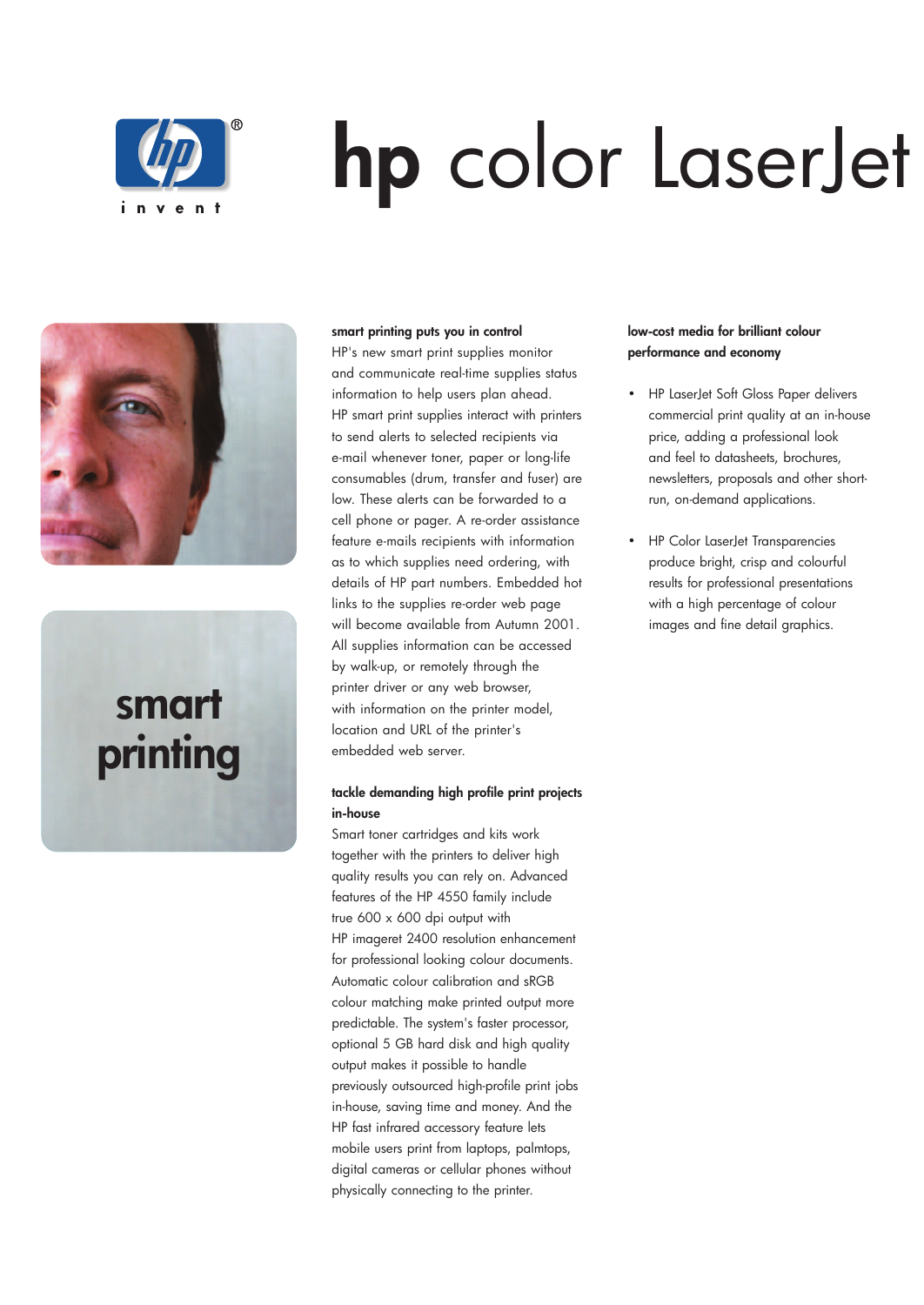# 4550 printer supplies

| product specifications |                                                  |                 |                                     |            |  |
|------------------------|--------------------------------------------------|-----------------|-------------------------------------|------------|--|
| p/n                    | description                                      | <b>UPC</b> code | dimensions $(l \times w \times d)$  | wt.        |  |
| $hp$ $C4191A$          | black toner cartridge                            | 0 88698 22912 5 | $596 \times 422 \times 157$ mm      | 0.496 kg   |  |
| $hp$ C4192A            | cyan toner cartridge                             | 0 88698 22913 2 | $596 \times 422 \times 157$ mm      | 0.416 kg   |  |
| $hp$ C4193A            | magenta toner cartridge                          | 0 88698 22914 9 | $596 \times 422 \times 157$ mm      | 0.416 kg   |  |
| $hp$ $C4194A$          | yellow toner cartridge                           | 0 88698 22915 6 | $596 \times 422 \times 157$ mm      | $0.416$ kg |  |
| $hp$ C4195A            | drum kit                                         | 0 88698 22916 3 | $489 \times 407 \times 286$ mm      | 0.552 kg   |  |
| $hp$ C4196A            | transfer kit                                     | 0 88698 22917 0 |                                     |            |  |
| $hp$ C4197A            | fuser kit, 110 volt                              | 0 88698 22918 7 |                                     |            |  |
| $hp$ C4198A            | fuser kit, 220 volt                              | 0 88698 22919 4 | $\blacksquare$                      | $\sim$     |  |
| $hp$ C2936A            | color LaserJet transparencies,<br>A4 (50 sheets) | 0 88698 04268 7 | $305 \times 217 \times 16$ mm       | $0.674$ kg |  |
| $hp$ $C4179B$          | LaserJet soft gloss paper,<br>A4 (200 sheets)    | 0 88698 23505 8 | $306.2 \times 218.8 \times 24.9$ mm | 1.49 $kg$  |  |

#### **frequently asked questions**

## **how does the new hp color LaserJet 4550 printing system make colour printing more afforable?**

The new HP Color LaserJet 4550 printing system uses high yield microfine toner cartridges and kits to provide a cost-effective solution for all your office needs, giving reliable performance and excellent print quality. The black toner cartridge will produce 9,000 pages, while the cyan, magenta and yellow toner cartridges will produce 6,000 pages - at a 5% coverage.

### **are hp color LaserJet supplies interchangeable?**

HP Color LaserJet Transparencies will work in any HP Color LaserJet printer. HP LaserJet Soft Gloss Paper is designed for the new HP Color LaserJet 4550 and HP Color LaserJet 4500 series printers only. It is not intended for use on the HP Color LaserJet 5/5M and HP Color LaserJet printers. Previous products such as HP Color LaserJet 5/5M Premium Glossy Paper will not work with the new HP Color LaserJet 4550 and HP Color LaserJet 4500 series printers. HP toner cartridges and kits are not interchangeable and non-HP supplies cannot be guaranteed to produce the best results.

#### **must I use hp-branded media in my hp color LaserJet printer?**

HP Color LaserJet printers, cartridges and media only produce optimum results when working together. HP media are tested and engineered to perform to the highest customer expectations and to run smoothly through the printer without jamming or bleeding.